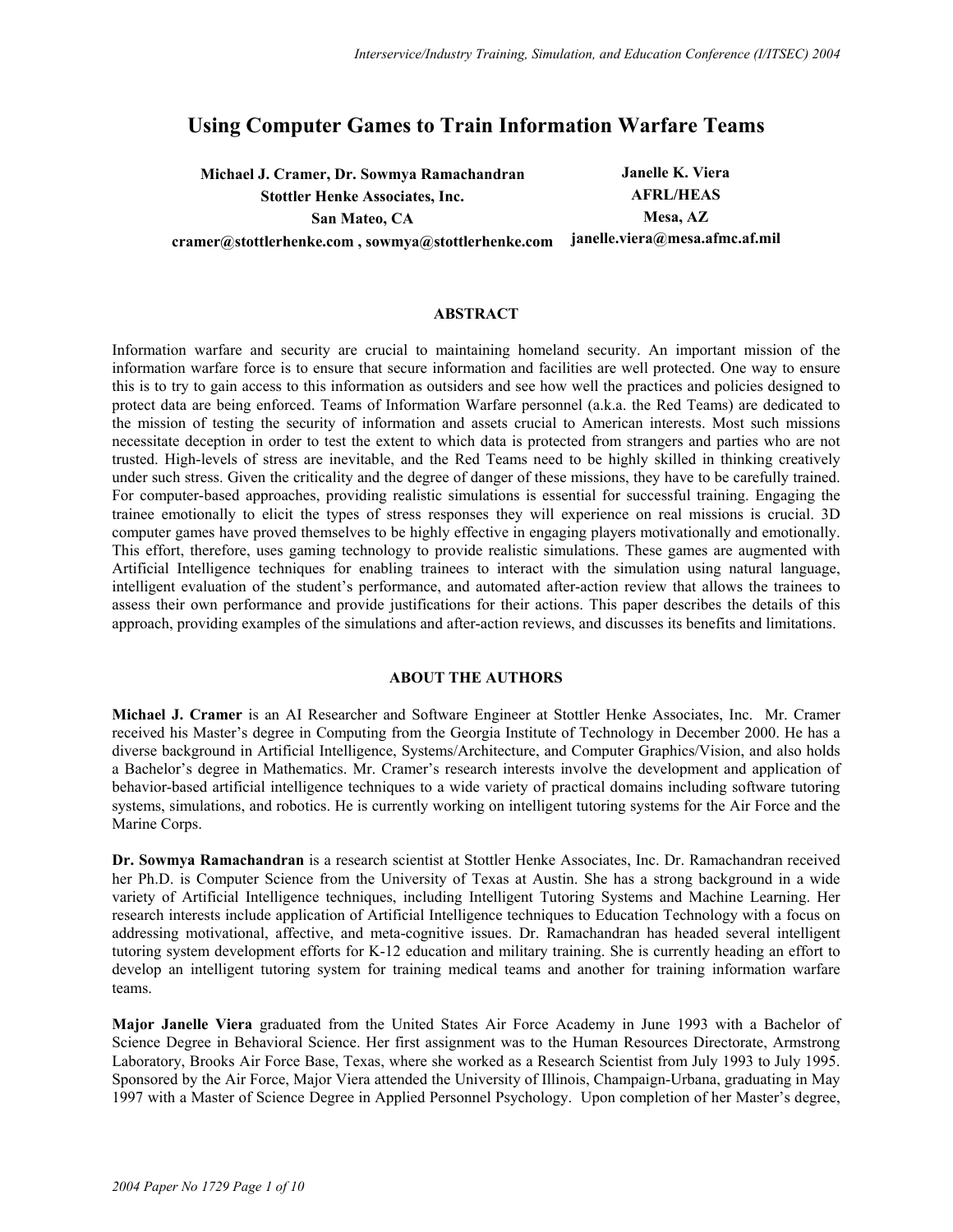| <b>Report Documentation Page</b>                                                                                                                                                                                                                                                                                                                                                                                                                                                                                                                                                                                                                                                                                                                                                                                                                                   |                             |                              |                 |                                                    | Form Approved<br>OMB No. 0704-0188 |  |  |
|--------------------------------------------------------------------------------------------------------------------------------------------------------------------------------------------------------------------------------------------------------------------------------------------------------------------------------------------------------------------------------------------------------------------------------------------------------------------------------------------------------------------------------------------------------------------------------------------------------------------------------------------------------------------------------------------------------------------------------------------------------------------------------------------------------------------------------------------------------------------|-----------------------------|------------------------------|-----------------|----------------------------------------------------|------------------------------------|--|--|
| Public reporting burden for the collection of information is estimated to average 1 hour per response, including the time for reviewing instructions, searching existing data sources, gathering and<br>maintaining the data needed, and completing and reviewing the collection of information. Send comments regarding this burden estimate or any other aspect of this collection of information,<br>including suggestions for reducing this burden, to Washington Headquarters Services, Directorate for Information Operations and Reports, 1215 Jefferson Davis Highway, Suite 1204, Arlington<br>VA 22202-4302. Respondents should be aware that notwithstanding any other provision of law, no person shall be subject to a penalty for failing to comply with a collection of information if it<br>does not display a currently valid OMB control number. |                             |                              |                 |                                                    |                                    |  |  |
| <b>1. REPORT DATE</b><br>2004                                                                                                                                                                                                                                                                                                                                                                                                                                                                                                                                                                                                                                                                                                                                                                                                                                      |                             | 2. REPORT TYPE               |                 | <b>3. DATES COVERED</b>                            | 00-00-2004 to 00-00-2004           |  |  |
| <b>4. TITLE AND SUBTITLE</b>                                                                                                                                                                                                                                                                                                                                                                                                                                                                                                                                                                                                                                                                                                                                                                                                                                       |                             | 5a. CONTRACT NUMBER          |                 |                                                    |                                    |  |  |
| <b>Using Computer Games to Train Information Warfare Teams</b>                                                                                                                                                                                                                                                                                                                                                                                                                                                                                                                                                                                                                                                                                                                                                                                                     |                             |                              |                 | 5b. GRANT NUMBER                                   |                                    |  |  |
|                                                                                                                                                                                                                                                                                                                                                                                                                                                                                                                                                                                                                                                                                                                                                                                                                                                                    |                             |                              |                 |                                                    | 5c. PROGRAM ELEMENT NUMBER         |  |  |
| 6. AUTHOR(S)                                                                                                                                                                                                                                                                                                                                                                                                                                                                                                                                                                                                                                                                                                                                                                                                                                                       |                             |                              |                 | 5d. PROJECT NUMBER                                 |                                    |  |  |
|                                                                                                                                                                                                                                                                                                                                                                                                                                                                                                                                                                                                                                                                                                                                                                                                                                                                    |                             |                              |                 | <b>5e. TASK NUMBER</b>                             |                                    |  |  |
|                                                                                                                                                                                                                                                                                                                                                                                                                                                                                                                                                                                                                                                                                                                                                                                                                                                                    |                             |                              |                 | <b>5f. WORK UNIT NUMBER</b>                        |                                    |  |  |
| 7. PERFORMING ORGANIZATION NAME(S) AND ADDRESS(ES)<br>Stottler Henke Associates Inc, 951 Mariner's Island Blvd Suite 300, San<br><b>Mateo, CA, 94404</b>                                                                                                                                                                                                                                                                                                                                                                                                                                                                                                                                                                                                                                                                                                           |                             |                              |                 | 8. PERFORMING ORGANIZATION<br><b>REPORT NUMBER</b> |                                    |  |  |
| 9. SPONSORING/MONITORING AGENCY NAME(S) AND ADDRESS(ES)                                                                                                                                                                                                                                                                                                                                                                                                                                                                                                                                                                                                                                                                                                                                                                                                            |                             |                              |                 | 10. SPONSOR/MONITOR'S ACRONYM(S)                   |                                    |  |  |
|                                                                                                                                                                                                                                                                                                                                                                                                                                                                                                                                                                                                                                                                                                                                                                                                                                                                    |                             |                              |                 | 11. SPONSOR/MONITOR'S REPORT<br>NUMBER(S)          |                                    |  |  |
| 12. DISTRIBUTION/AVAILABILITY STATEMENT<br>Approved for public release; distribution unlimited                                                                                                                                                                                                                                                                                                                                                                                                                                                                                                                                                                                                                                                                                                                                                                     |                             |                              |                 |                                                    |                                    |  |  |
| <b>13. SUPPLEMENTARY NOTES</b><br>The original document contains color images.                                                                                                                                                                                                                                                                                                                                                                                                                                                                                                                                                                                                                                                                                                                                                                                     |                             |                              |                 |                                                    |                                    |  |  |
| 14. ABSTRACT                                                                                                                                                                                                                                                                                                                                                                                                                                                                                                                                                                                                                                                                                                                                                                                                                                                       |                             |                              |                 |                                                    |                                    |  |  |
| <b>15. SUBJECT TERMS</b>                                                                                                                                                                                                                                                                                                                                                                                                                                                                                                                                                                                                                                                                                                                                                                                                                                           |                             |                              |                 |                                                    |                                    |  |  |
| 16. SECURITY CLASSIFICATION OF:<br>17. LIMITATION OF                                                                                                                                                                                                                                                                                                                                                                                                                                                                                                                                                                                                                                                                                                                                                                                                               |                             |                              |                 | 18. NUMBER                                         | 19a. NAME OF                       |  |  |
| a. REPORT<br>unclassified                                                                                                                                                                                                                                                                                                                                                                                                                                                                                                                                                                                                                                                                                                                                                                                                                                          | b. ABSTRACT<br>unclassified | c. THIS PAGE<br>unclassified | <b>ABSTRACT</b> | OF PAGES<br>10                                     | <b>RESPONSIBLE PERSON</b>          |  |  |

| Standard Form 298 (Rev. 8-98) |                               |  |  |
|-------------------------------|-------------------------------|--|--|
|                               | Prescribed by ANSI Std Z39-18 |  |  |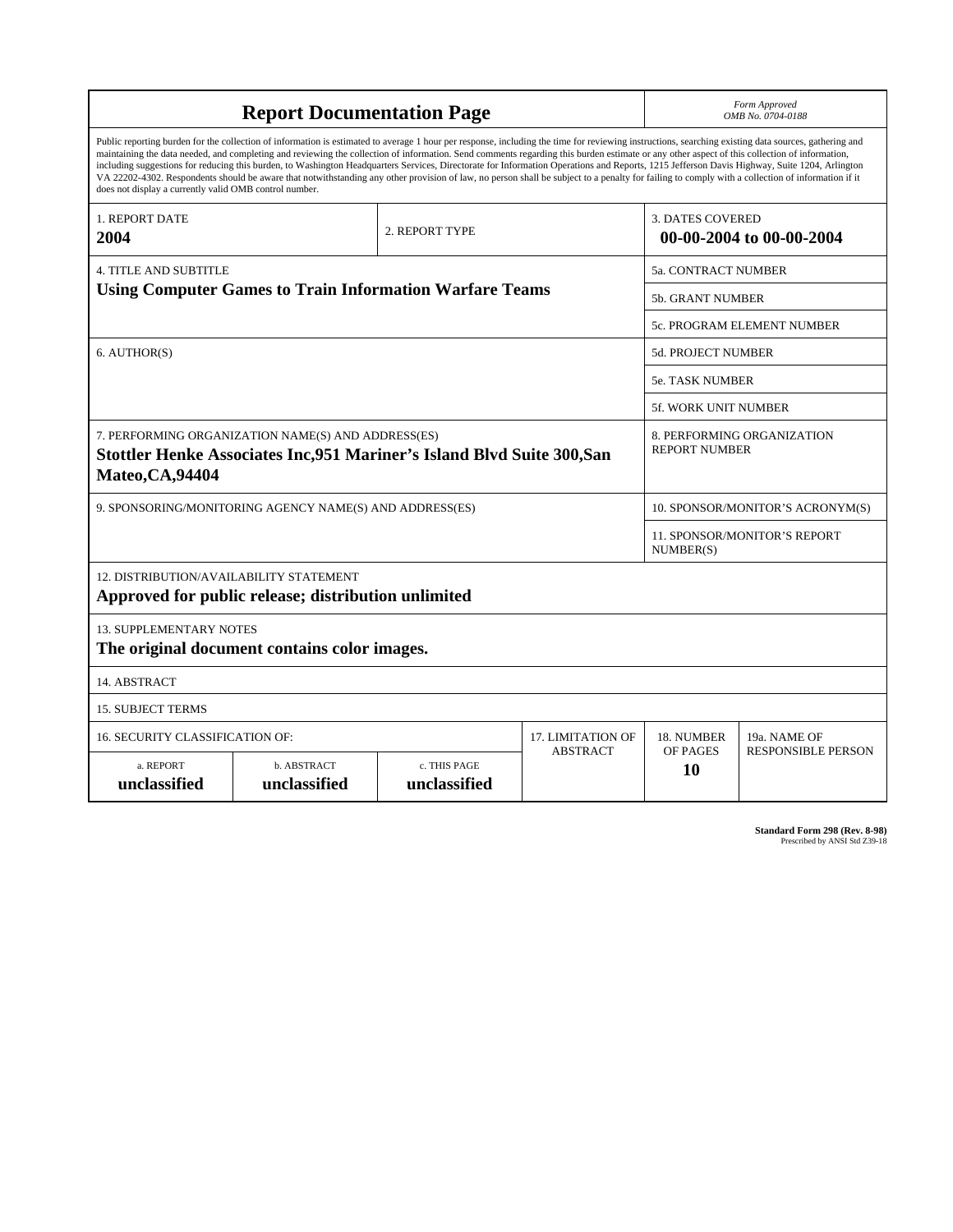Major Viera was assigned to the Air Force Occupational Measurement, Randolph Air Force Base, Texas as an Occupational Analyst and Plans and Programs Section Chief. In September and October 1998, Major Viera attended Squadron Officer School at Maxwell Air Force Base, Alabama. From July 2000 through June 2003 Major Viera was assigned to the 92<sup>nd</sup> Information Warfare Aggressor Squadron, Lackland Air Force Base, Texas where she served as the Aggressor Operations Assistant Flight Commander and led numerous Information Operations vulnerability assessments. Major Viera is currently the Information Operations Training Research Team Lead for the Warfighter Training Systems and Performance Branch, Warfighter Training Research Division, Air Force Research Laboratory, Mesa, Arizona.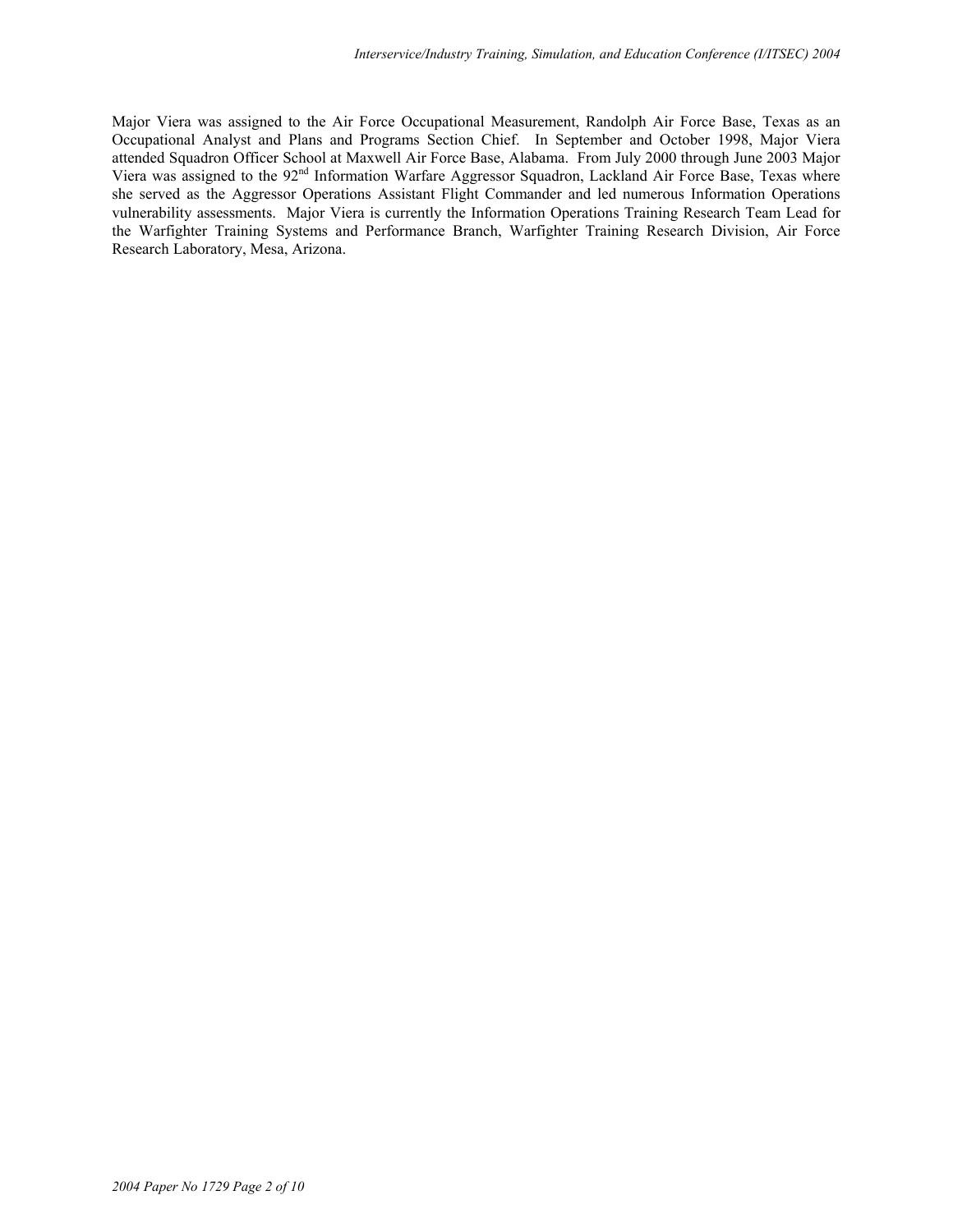# **Using Computer Games to Train Information Warfare Teams**

**Michael J. Cramer, Dr. Sowmya Ramachandran Janelle K. Viera Stottler Henke Associates, Inc. AFRL/HEAS**  San Mateo, CA **Mesa, AZ cramer@stottlerhenke.com , sowmya@stottlerhenke.com janelle.viera@mesa.afmc.af.mil** 

#### **INTRODUCTION**

A critical aspect of national security known as Information Warfare (IW) involves actions taken to gain and exploit information about hostile threats while also protecting sensitive information from getting into the hands of the enemy. The advent of the Internet has brought an explosion in information traffic. Sharp skills are required to be able to sift through volumes of information efficiently, yet remain vigilant for crucial data or evidence. With warfare shifting from traditional battles to terrorist tactics, and the enemy changing from states to amorphously widespread, yet very potent terrorist organizations, information is becoming more of a crucial asset. Information gathering and analysis is critical; and at least of equal importance is the task of defending the security of one's own sensitive information. Creating and maintaining a highly trained information warfare force can mean the difference between victory and defeat.

An important mission of the information warfare force is to ensure that secure information and facilities are well protected. One way to ensure this is to try to gain access to this information as outsiders and see how well the practices and policies designed to protect information are being enforced. Teams of Information Warfare operators (henceforth referred to as the Red Team) are dedicated to the mission of testing the security of information and assets crucial to American interests. Most of these missions necessitate deception in order to test the extent to which information is protected from strangers and parties who are not trusted; high-levels of stress are inevitable in such scenarios, and the operators need to be highly skilled in thinking creatively in the face of such stress. Given the criticality and the degree of danger of these missions, the teams have to be carefully selected and trained. It is important to ensure that new operators have the skills and personality necessary for these missions.

#### **THE TRAINING PROBLEM**

The Red Team currently undergoes an intense schoolhouse training program designed to instruct new recruits. This immersive course then teams the trainees with experts and places them in real-life missions to test their performance under these conditions. However, relying on real missions for practice opportunities presents limited chances for new recruits to practice and test their skills. Also, different students have different training requirements. Depending on background, years of experience, and learning speed, some trainees may need less hours of training than others to reach the same level of proficiency of a given skill. Moreover, different students need training in different areas, even within the same tasks. Ideally, the instructor would provide a tailored curriculum specific to a particular trainee's needs. However, this kind of tailored individualization of instruction is infeasible due to high student to instructor ratio. Traditional instructor-led classroom training is inefficient because it cannot accommodate these differences. Further, instructors cannot always monitor an individual student's progress or lack thereof. In a class of tens or hundreds of students, it is impossible to present a course that is customized to everyone's individual differences. As a consequence, some trainees have to stay the required number of hours even when they have mastered the skills, while others don't acquire enough proficiency in the given amount of time.

The course instructors would benefit immensely from a method or procedure that could help them assess the competency of individuals attending the courses – prior to the actual training – so that they can be appropriately tuned. The students would also stand to gain much more from the coursework if they are able to obtain reasonable expectations of the skills that will be required of them. Furthermore, there is an ongoing need to provide additional practice opportunities beyond training, but live exercises are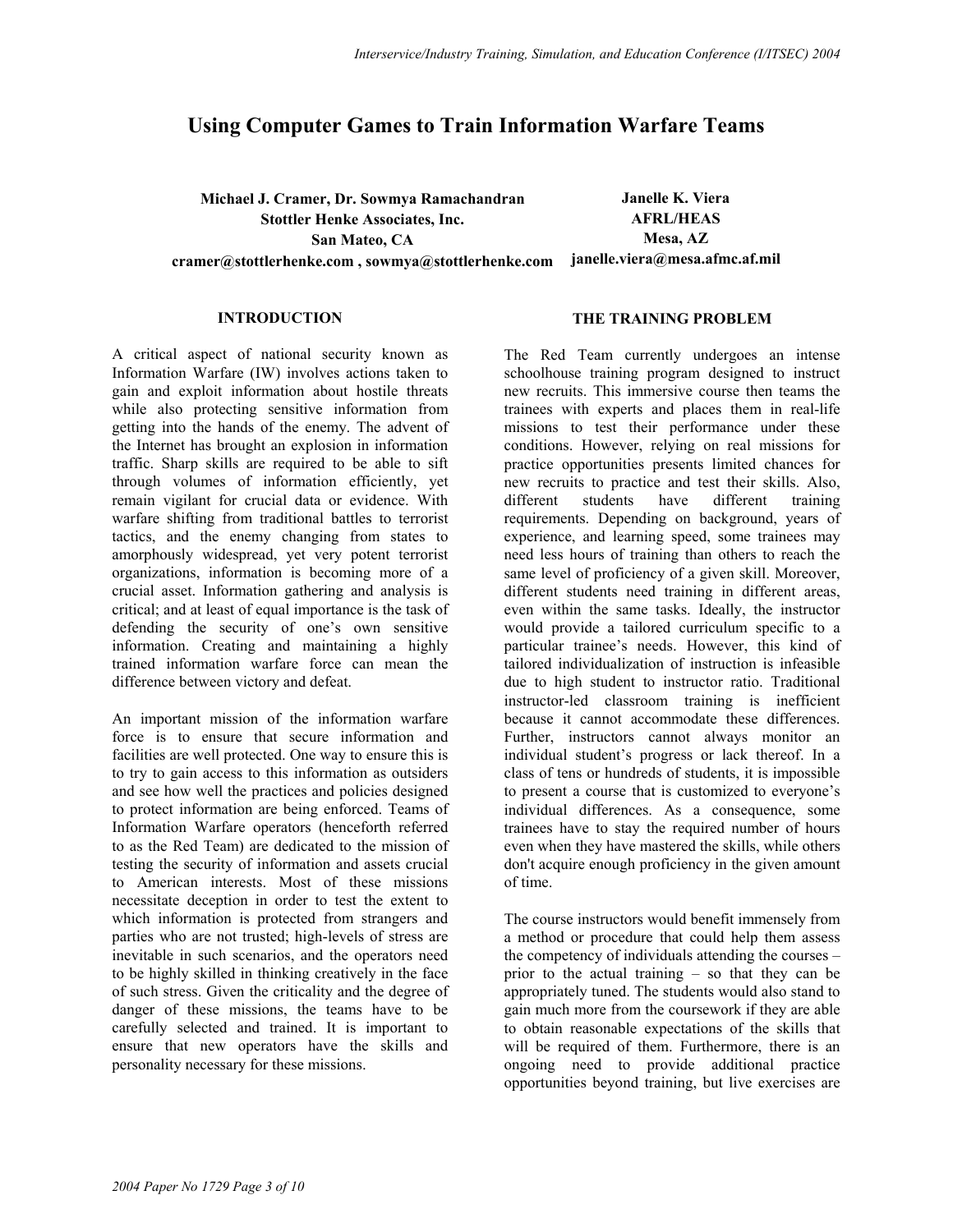expensive to conduct and have costly time and travel demands.

Simulation-based training can provide a costeffective alternative to instructor-led training where trainees can practice their skills under various conditions in realistic but simulated scenarios. Simulations have been shown to be very effective for promoting strategic thinking and procedural skills (Schank, 1995). They alleviate the need for costly on-site support and the demand for live training opportunities. Trainees are free to participate as their schedule permits and need not all be present at one location. Instructors need not be present at all. While they are not fully intended to replace live training, a simulation-based environment can be an effective augmentation for information warfare training and also provide the capability for distributed simulation.

The military is increasingly moving towards distance learning initiatives, where trainees can participate from remote locations yet still work together as a team, thus reducing travel time and money. The Internet provides an opportunity to reach more personnel in more geographically diverse locations by providing long-distance learning and delivery of multimedia. Unfortunately, current Internet training systems have been developed in a variety of styles with little reference to sound pedagogical principles. They often have an impressive array of graphics, video, and animation, but functionally are little more than simple page-turners. The only customization to individual students' needs is accomplished by having the student self-pace the presentation of the information, usually via navigation through a hyperlinked, multimedia textbook. When students require assistance, they have to communicate with an expert via telephone or other media. This creates a bottleneck and causes delays as students vie for the instructor's time and await response.

The solution to this training problem is a simulationbased distributed training environment that is highly responsive to a trainee's learning needs. It should enable assessment of a student's strengths and weaknesses and provide rich and extensive practice opportunities beyond the course itself, both as prerequisite training and post-deployment refresher training. An advanced artificially *intelligent* training system can address these needs, assess student knowledge in real time, diagnose deficiencies, and provide a tailored remedial course of instruction on the fly. Such intelligence is crucial to distancelearning programs because it would off-load many of the tasks traditionally performed by instructors.

# **THE BENEFITS OF USING GAME TECHNOLOGY**

The most important factors in this domain are the richness and realism of the human interaction, and the ability to think creatively under duress. The simulation absolutely *must* give its participants both a sense of control and consequence, while suspending reality to the largest extent possible. Modern 3D games – such as those commonly known as "firstperson shooters" – have been long pushing the boundaries of realism by combining cutting-edge graphics and real-world physical modeling with complex character behaviors and intriguing story lines complete with conflict and resolution. Together, this results in a powerfully immersive environment that engages and captivates the attention of the player and elicits realistic emotional responses from them, while at the same time stimulating a player's problem solving abilities.

Games seem to motivate players intrinsically by stimulating curiosity (Thomas and Macredia, 1994). A sense of accomplishment is gained by a thorough comprehension and mastery of the causes and effects in the gaming environment; hence there is a strong desire to understand it. The theory of constructivism states that, by evaluating and reflecting upon our own experiences in that environment, we construct an understanding of the world based on the rules and mental models we already have in place. If a game can serve as an adequate simulation of the real world and the actions of the constituents within it model their real world counterparts, then the game can serve as a very effective learning tool. This "learn by doing" approach is known to be an extremely effective educational tool (Schank, 1995).

A great example of this is the flight simulator (Prensky, 2002). Originally conceived as an entertainment device for fairs, the flight simulator is one of the single greatest advancements in training technology. Pilots can spend hours honing their flying skills under a wide variety of scenarios, varying weather, location, flying conditions, visibility and even dynamic events such as mechanical failures. There is no danger to equipment or lives, and trainees are free to try out any number of possible courses of action.

Modern gaming technology contains extensive support for both single and multiplayer environments. A single player environment consists of a single human player interacting within the simulation via a set of controls including – but not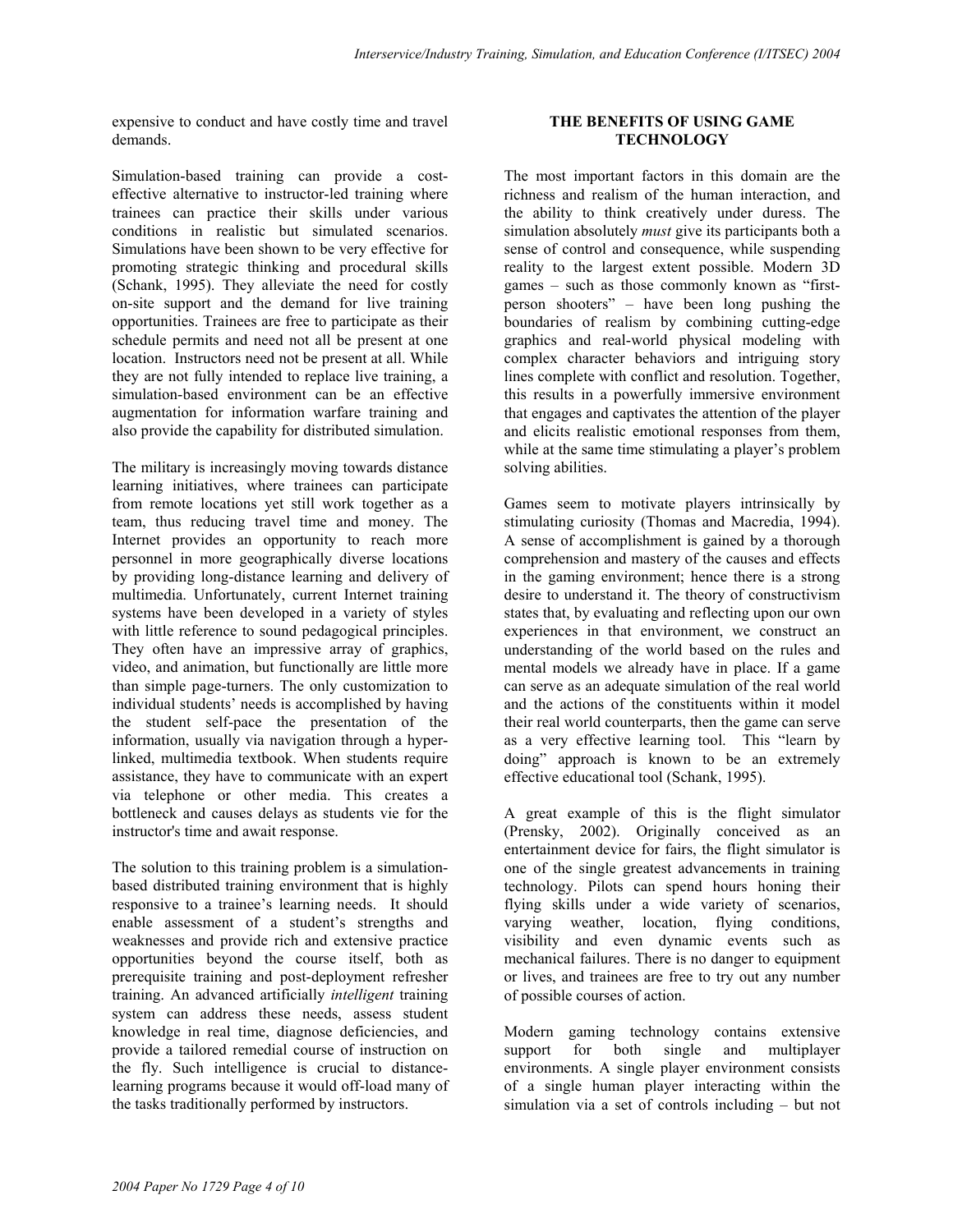limited to – a computer keyboard and mouse. The simulation consists of a pre-constructed world that behaves according to a model based on real rules of physics and contains one or more artificially intelligent non-player characters (henceforth known as NPC's) acting within that world. Each character (both players and NPC's) have a physical embodiment in the game world (such as a pawn or avatar) and can only move and interact in accordance with the physical rules of that embodiment. Multiplayer environments have more than one human player and any number of NPC's (or none at all) participating over some networking medium. These environments also support any number of omniscient observers having no physical effect upon the world but able to observe the various internal and external states of objects within that world.

Single player environments can be used to provide initial training at an individual level. The NPC's in these scenarios play the role of tester by assuming the roles of the "opposing" characters in the scenarios – roles that would normally subsume the time of the instructors. This is ideal for self-paced training. The trainee is then free to attempt any number of scenario permutations as his or her time will allow. Moreover, intelligent tutors partake in the scenario, taking note of the tasks that the student performs poorly as well as documenting the student's strengths. They report this information to both the student and the instructors in the form of after action review, giving the instructors advance knowledge of the student and giving the student an idea of what the instructor will expect.

Multiplayer environments can support more advanced training where teams of trainees, experts, and instructors can participate in a simulation simultaneously from remote locations. The tutor will take a back seat in this approach, making only observations, while coaching and after-action review is performed ad hoc by the instructors. This saves in travel time and expense as well as provides a convenient medium for continued training well after the coursework is complete.

# **DEVELOPING A GAME-LIKE SIMULATION**

The game is the cornerstone of computer-based training; it is important to assure that it will be immersive, realistic, and educational. Therefore a compelling prototype was the primary thrust of our initial effort, Phase I of USAF SBIR F33615-03-M-6349. It was designed to assess the feasibility of developing a system that satisfies the needs thus far

discussed. We implemented this prototype taking into account the necessary design considerations of a fully functional system – a simulation-based intelligent tutoring system (ITS) to complement the existing course – targeted for completion at the end of Phase II of this effort.

For this prototype, we focused on the single player aspect of the game, where trainees interact with simulated characters. We drafted a training scenario and storyline using actual case studies and guidelines gathered from our subject matter experts, the graduates and instructors of this in-house course. Then we devised game parameters and rules to establish motivation and direction for the game play. We used a commercial game engine, Unreal Tournament 2003™, and its associated construction tools to provide the physical modeling and graphical rendering of our simulated environment. Finally, we played the game through all the encounters to test the validity and authenticity of each encounter.

# **The Scenario**

The scenario begins outside a military facility where the trainee and his assistant (an NPC) will attempt to infiltrate a high security network using a wide variety of covert strategies and persuasion techniques. The two are faced with a series of seven encounters, where they will be confronted by hostile characters (NPCs) that will likely be suspicious of their activities.

Figure 1 shows a screen shot from the beginning of the game, just as the player has entered the facility. If the trainee successfully persuades the character into performing a desired action (such as letting them pass through or escorting them to the servers) they move on to the next encounter. Once the trainee successfully proceeds through all encounters in the scenario, then he has succeeded in the lesson plan. If a trainee is denied access, or arouses a high level of suspicion, he is deemed to have failed in the lesson.

In each encounter, there are opportunities for the trainee to increase or decrease suspicion and anxiety levels. The suspicion level refers to the overall sense of mistrust that the facility has for the player and is influenced by the interaction of the player with each of the characters throughout the scenario. It is important to maintain minimal suspicion levels as it will determine the overall success or failure of the mission. The anxiety level refers to the level of tension and worry that the trainee's assistant is experiencing. The player needs to maintain minimal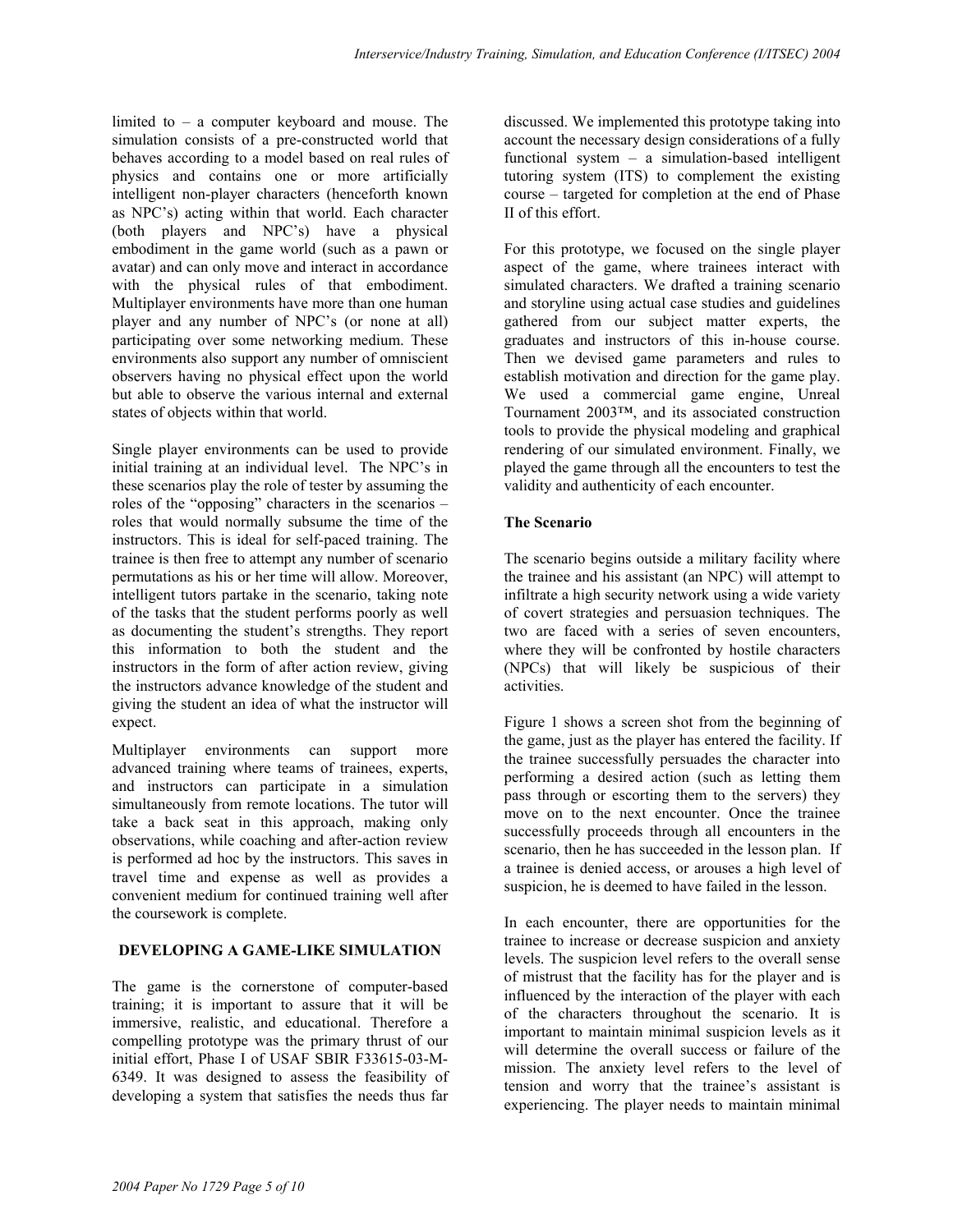anxiety in his assistant, as it will affect her ability to function smoothly and efficiently.



**Figure 1:** View at start of game.

Simulated characters form the primary obstacle to the completion of the scenario. They will confront the trainee about the details of his presence in a given area, or about the actions in which he is attempting to engage. The trainee *must* successfully persuade them that his presence and activities are normal and legitimate. Failure to do so can cause immediate mission failure or make subsequent encounters much more difficult and stressful. Given the limited scope of the prototype, the interactions between the trainer and the other characters are scripted with branching to enable multiple paths through the script depending on player responses. At each decision point, the character with whom the player is interacting will ask a question or perform an action requiring a response. The player is presented with a numbered set of response choices any of which he can choose, or he can opt not to select anything. If a player does not select an option within a preconfigured amount of time, a "no response" is assumed and is considered a perfectly valid decision (though not necessarily a good or bad one). The player's choice at each point determines the subsequent behavior of the NPC and can affect the suspicion and anxiety level of the game. Figure 2 shows a screen shot of one of these decision points with a set of response options displayed.

In addition to the question interface, the game also features a heads-up display (HUD) text overlay that contains dynamically updated game information: current suspicion level, anxiety level, time elapsed since the start of the game, and any useful inventory items collected from the surroundings. These are visible in the upper left, lower right, upper right, and

lower left corners of Figure 2, respectively. This is a reference guide to help the students make appropriate choices and get immediate feedback regarding the effects of his decision. The display is updated in real time. Whenever a player's decision raises or lowers suspicion (or anxiety) the display is updated immediately so that a player gets the appropriate positive or negative reinforcement. In addition, a player can monitor time as well, since he or she has a limited time to complete the objective.



**Figure 2:** Question interaction from first encounter.

A player is evaluated on his ability to keep suspicion levels to a minimum, and his ability to manage the anxiety level of his assistant. When the suspicion level reaches a maximum limit, the game ends and the mission fails. Also, high suspicion levels may lead to more skeptical behaviors from the scenario characters, making it even harder for a player to complete his mission. High anxiety levels lead to more erratic behavior from the player's assistant, which in turn can induce suspicion if not handled appropriately. Further, high anxiety impedes the assistant's ability to work quickly, opening more opportunities for dubious characters to interject further probing inquiries.

The player controls movement by keyboard and mouse (or alternatively, a joystick). The configuration of these controls assumes the standard Unreal Tournament 2003™ default. As with any game, the controls can be remapped according to the trainee's preferences. Players can look around by moving the mouse around (commonly called "mouseview" in gaming terminology) and move backwards, forwards and sideways (strafing) by pressing a key or mouse button, depending on how that trainee has his or her keys mapped. Pawns do not have much physical capabilities in the prototype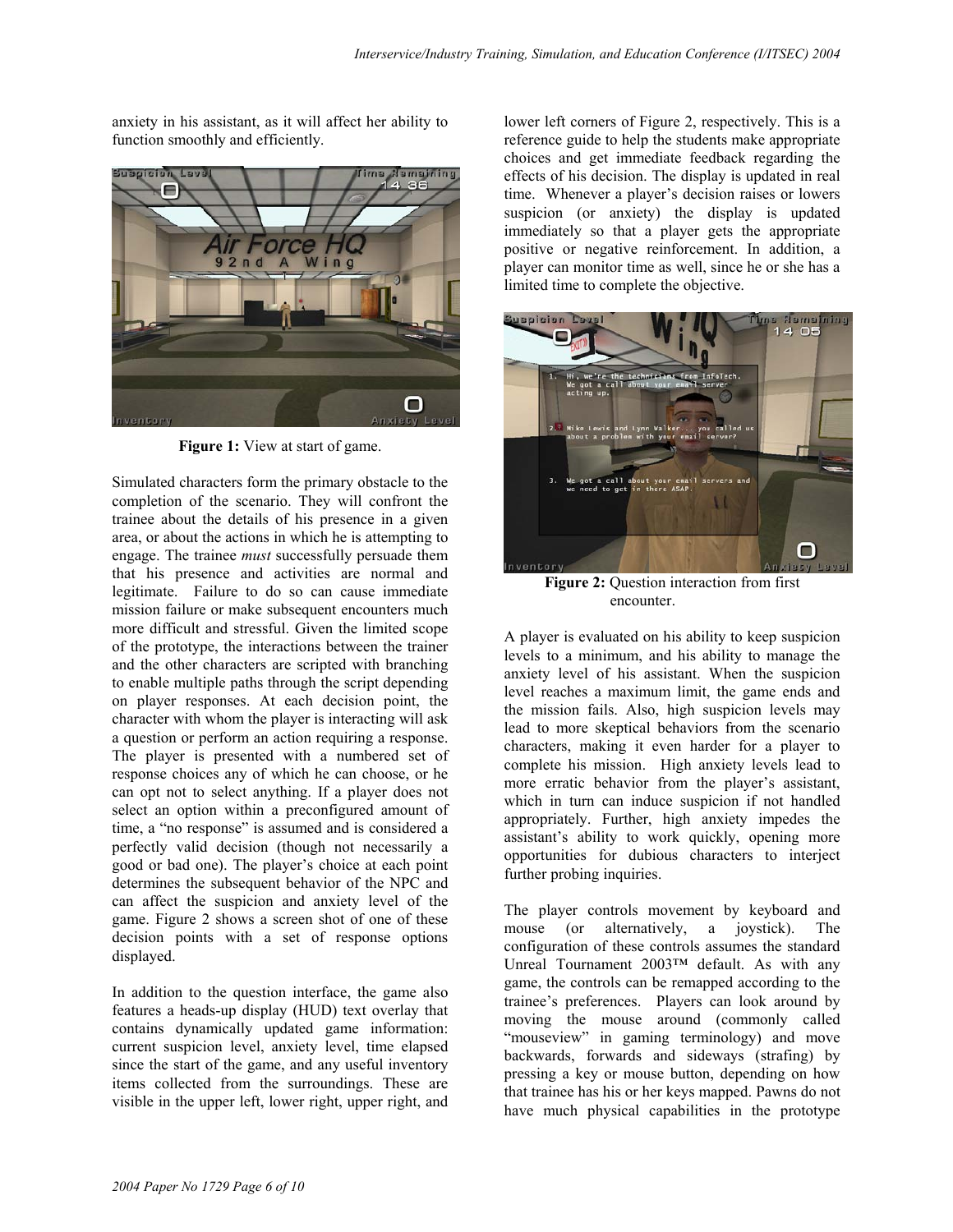(such as jumping, crouching, and running) due to the limited scope of the project and the fact that the scenario does not call for it. Table 1 provides a brief description of the encounters.

|  |  |  | Table 1: Encounter descriptions. |  |
|--|--|--|----------------------------------|--|
|--|--|--|----------------------------------|--|

|                | Description                                                                                                       | <b>Possible Effects</b>                                                                                                                                                          |
|----------------|-------------------------------------------------------------------------------------------------------------------|----------------------------------------------------------------------------------------------------------------------------------------------------------------------------------|
| 1              | The trainee is confronted<br>by the guard at the front<br>desk who questions the<br>validity of the trainee's ID. | Heightened suspicion,<br>increased anxiety if the<br>trainee cannot<br>downplay the obvious<br>poor quality of the ID.                                                           |
| $\overline{2}$ | The trainee is questioned<br>casually by an affable<br>escort who is lamenting the<br>current state of security.  | Heightened suspicion<br>if the trainee appears<br>too secretive and<br>standoffish about their<br>work                                                                           |
| 3              | The trainee and assistant<br>are questioned by a<br>technical person who<br>happens upon them in a<br>corridor.   | Increased suspicion<br>and anxiety if the<br>trainee does not allow<br>the assistant to handle<br>the more technical<br>questions to which she<br>is better suited to<br>answer. |
| 4              | The trainee must allay his<br>assistant's anxiety about<br>having her bag scanned<br>through an X-ray machine.    | Increased suspicion<br>and anxiety if the<br>trainee does not<br>remain calm and<br>attract attention.                                                                           |
| 5              | The assistant is probed by<br>the second escort if much<br>attention was attracted in<br>the second encounter.    | This encounter only<br>occurs if the previous<br>one resulted poorly.<br>The trainee must again<br>defuse the situation or<br>more suspicion will<br>result.                     |
| 6              | The trainee must provide<br>distractions to the escort<br>while his assistant<br>performs the security<br>breach. | Increased suspicion,<br>failure of mission if<br>poor distraction<br>techniques are<br>chosen.                                                                                   |

#### **System Architecture**

The bulk of the work effort for this prototype was dedicated to developing a realistic game environment and engaging storyline. However, it is important when developing a prototype to account for the requirements of the target system and the prototype architecture should reflect that to a reasonably large extent. To this end, we've implemented a minimal architecture satisfying the demands of the scenario we have put forth, but allowing for additional extensibility and refinement without impacting anything in place thus far. While the architecture of the Phase II product is beyond the scope of this paper, some aspects of intelligent tutoring specific to this domain are discussed in the next section. The

simplified architecture for the prototype is depicted in Figure 3.



**Figure 3:** Overview of the prototype architecture.

As mentioned previously, we used the Unreal Tournament 2003™ game engine for building the game environment. It comes equipped with CAD-like modeling software which was used to build the world and a proprietary scripting language which we used to construct the character behavior, game rules, and evaluation. The game engine renders all graphics and animation, plays sounds and controls game play. At the heart of the system is the interaction manager which controls the game flow, sequencing each encounter and signaling each of the simulated characters and evaluates the current state of the game. The interaction manager oversees decisions by prompting the player when possible decision points are reached. The heads-up display provides a window into the game play by presenting a first-person view of the environment, response options and review at the end of the game.

#### **AUGMENTING THE GAME WITH AUTOMATED, REFLECTIVE AFTER-ACTION REVIEW**

The training course augmentation needs to be a realistic simulation-based training system that provides assessment information to instructors. Due to the high unpredictability and randomness of this domain, it is difficult – if not impossible – to devise a single evaluator that instructs the student in a manner that is in accordance with all domain expertise. In other words, a lot of situations present cases where a decision is not clearly right or wrong. Each choice has a number of outcomes possessing variable desirability, based on factors ranging from the strengths and weakness of the student to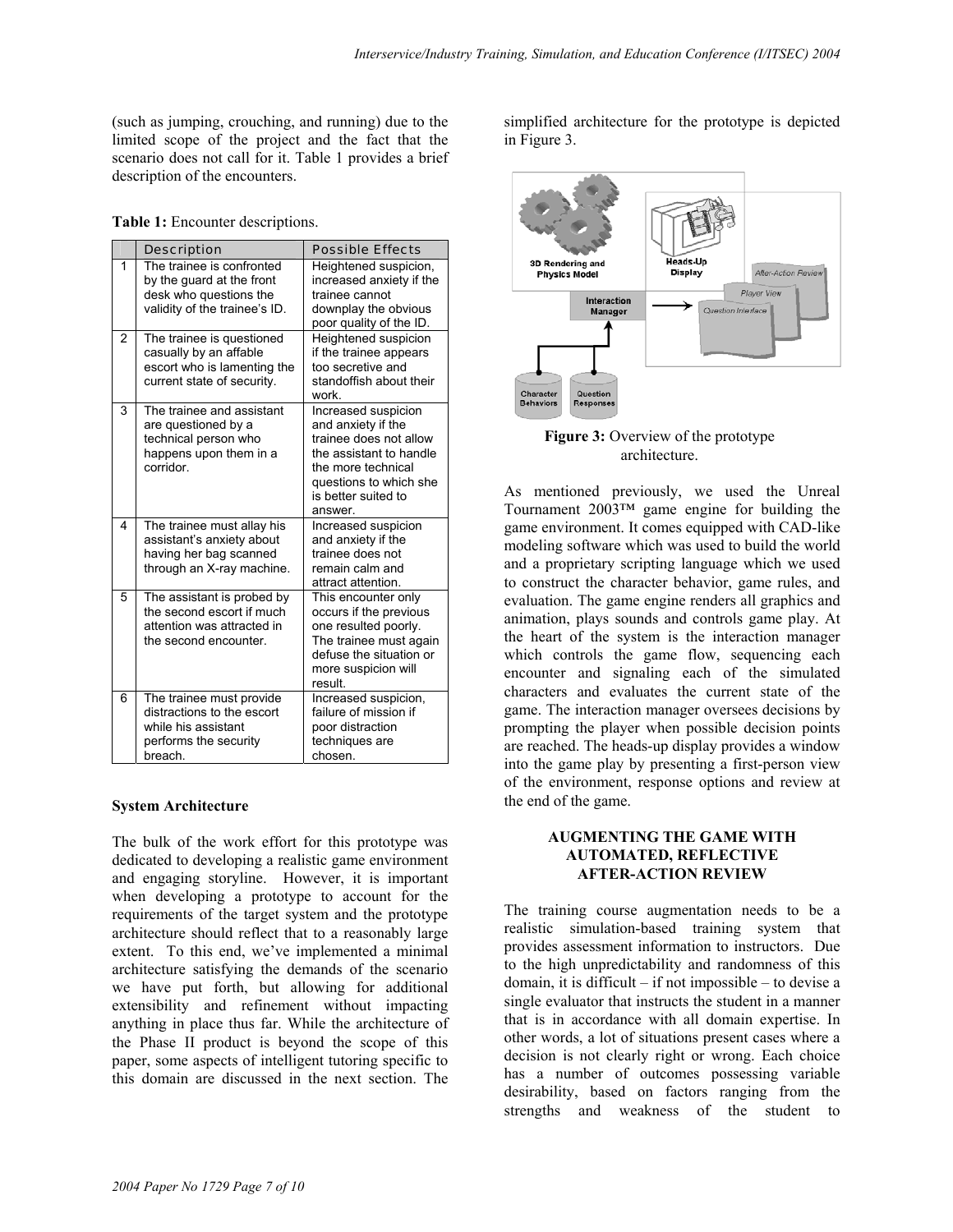unpredictable dynamic factors in the scenario. In these cases there is no absolute right or wrong, only varying consequences of particular actions, and the student should have some idea of each and every one of these outcomes. Therefore, the tutoring strategy in which they are most interested is *reflective* afteraction review. We accomplish this by taking a multiple agents-based approach to review. Rather than conducting evaluation from a signal, evaluator, a number of agents are selected to conduct the review (which will be explained in the next paragraph). After review is complete, a model of the trainee's performance is constructed using the tasks and skills that the trainee performed exceptionally well, as well as those that the trainee performed poorly.

#### **The Panel of Judges Approach**

To accommodate this wide range of feedback permutations, we've devised an innovative evaluation system that mimics the effect of multiple instructors. In addition to the implementation of a large number of evaluation "behaviors", each of these behaviors will also have personality attributes that affect the behavior accordingly. For example, while two evaluators are analyzing a student's actions in one particular encounter, one evaluation entity could be very strict and demanding, "playing it by the book" while the other could be more lenient and focused on positive reinforcement and creative thought. Then, during the after-action review, the student is presented with a "panel of judges" that each weigh in on the student's performance. These agents can behave outside their character at random times to avoid predictability, if necessary. In addition to a composite score representing the student's overall performance, each evaluator reports its own viewpoint on the student's decisions. This is not restrained to general dispositions, either. A particular evaluator may have a bias toward a particular problem-solving or stress management approach and may thus appear more favorable when a student takes that approach and more critical when a student does not.

To enrich the variety of scenario evaluations, the tutor will assign personality types to the judges randomly at the start of a scenario. This implies that repeated runs of the same scenario would be different as agent personalities will be instantiated differently. The same can be said for the NPC's working within the scenario. For example, one run might include a gullible escort who may not question the trainee much, while another run might include a skeptical escort who will grill the trainee thoroughly. This

makes it possible to get several different types of evaluations from a single scenario specification.

#### **Student Modeling**

This element maintains a dynamic model of the student. This information is crucial for determining the next instructional step, for scenario selection, and character selection. In the past we have used various metrics such as percentages of correct usage of a principle and Bayesian probability inference to measure skill mastery. The technique depends on the organization of the principles, and the degree of interdependence between the principles. While it is important to "score" the student for grading and accounting purposes, for this domain, it is more important to minimize the importance on placing a score on the student's performance, and place more emphasis on providing detailed feedback to the instructors so that they can make the appropriate decisions as to where the student needs more work.

At the end of the Phase I development effort, we demonstrated a preliminary version of the prototype to representatives from the user group and received various suggestions which have been incorporated into the Phase II design. While most of the suggestions were related with the fidelity of the graphics, which can be addressed quite easily, there was one suggestion that stood out for its technical implications. The users require that the interactions of the user with the other non-playing characters not be restricted to multiple-choice responses. We have folded in this requirement into the Phase II prototype by proposing to use Latent Semantic Analysis and other template-based techniques to allow trainees to communicate with the world through free-form inputs in either natural English or a close subset.

# **ANALYSIS OF THE BENEFITS AND COSTS OF THE APPROACH**

The project is in the second phase under an Air Force SBIR contract and development is estimated to occur during FY2005 and FY2006. The development team is currently projected to consist of 2-4 programmers, 2-3 artists, a storyboard consultant and a project manager. Provisions have also been made for the development of a scenario authoring toolkit, whereby subject matter experts can tweak scenarios and behaviors to other requirements. At the completion of this effort, the system can be maintained by one technical consultant per distribution site and a small team of instructors (at any location) to oversee training.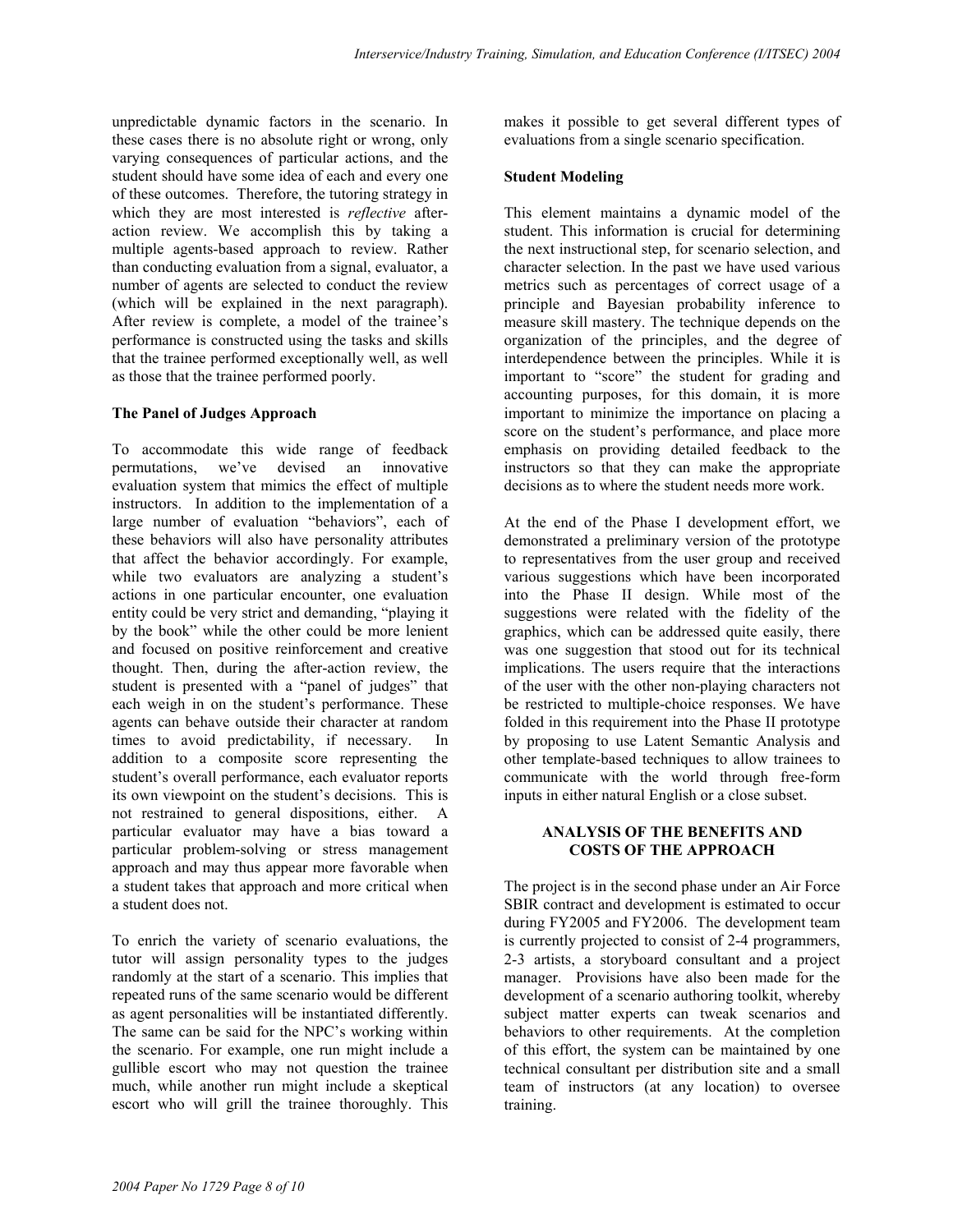One potential intangible cost is the lack of human involvement as the ITS assumes a more prominent role in the student curriculum. As more of this instruction becomes automated, the human instructors become estranged and oblivious of individual students' needs. However, it is important to note that this system is not intended to be a *replacement* for human tutelage, but rather an augmentation. Since a few instructors are relied upon to teach many students, the instructors must utilize the time that they *do* get to spend wisely, and thus address the students' most glaring needs. In this way, the ITS is used as a *pre-assessment* and *postfollow-up* tool that can automate some of the instructor's more mundane and rudimentary tasks and formulate a general overview of the student's strengths and weaknesses.

Training via simulated environments and ITS can be repeated ad nauseum or until the student has a good idea of the concepts and principles that will be expected of her. This way, when actual one-on-one training begins with human instructors, students have a better idea of what to expect and can anticipate being better prepared for their encounters. This will facilitate learning and make optimal use of both the instructor's and student's time and require less training in the long run. Furthermore, students and instructors can participate at any location, relieving them of costly and time-consuming travel requirements. Instructors will also have the capability to oversee a large number of trainees simultaneously by playing the role of omniscient observer. They need not participate in the scenario, but can quietly watch behind the scenes as players interact with one another and with simulated characters. This further allows them to build their own conceptions of student strengths and weaknesses without costly one-on-one personal interaction. When necessary, they can intervene in any scenario and give necessary feedback and advice.

We will conduct studies to evaluate the quantitative and qualitative effectiveness of the tutor provisional on the availability of students. The precise evaluation methodology will depend on the number of trainees available for the study, and the amount of content authored by the subject matter experts. Quantitative studies require larger number of participants and long-term use requiring extensive content to provide any conclusive results about training effectiveness. If the conditions are not supportive of such a largescale study, we will conduct qualitative studies that require fewer resources in terms of participants and content.

# **CONCLUSION**

The ITS we have developed combines gaming technology with ITS technology, resulting in a training tool that is at once engaging, adaptive, and flexible. Games have always had the capacity to engage players motivationally and emotionally. They recently have begun to attract the attention of developers of computer-based training programs. However, games by themselves have limited potential as training programs unless they can provide a degree of automated coaching, tutoring, and feedback. Without these elements, games, like simulations, will suffer from the problem that trainees will play games without necessarily learning much from them. Learning requires structure and feedback to complement inspiration. ITS technology can enhance the training potential of games by providing these elements. The proposed effort is a step towards marrying the two technologies.

Our system has an innovative reflective, after-action review component for leading trainees through an assessment of their performance in a domain where there are no clear right or wrong answers. The objective of the after action review is to let the trainee reflect on various perspectives and draw their own conclusions as well as provide the instructors a complete overview of student performance without generalizing to a strict set of principles and guidelines. We believe this will provide a very costeffective solution to pre-training evaluation and remedial learning.

## **RELATED WORK**

Our prototype is an innovative combination of gaming and intelligent tutoring technology. However, the idea for using games as a training tool is not new. The U.S. Army has been using games as a means of training and recruitment for some time now. America's Army, Full Spectrum Command, and AWE are three examples of how gaming has come to the forefront of training methodologies.

## **America's Army**

America's Army is an Army-based 3D computer game designed to depict the authentic U.S. Army experience. This includes the units and equipment used in real Army maneuvers, and multiplayer missions that involve direct action, surveillance, reconnaissance and combat search and rescue. Players conform to the laws of land warfare, Army values (honor, duty and integrity) and realistic rules